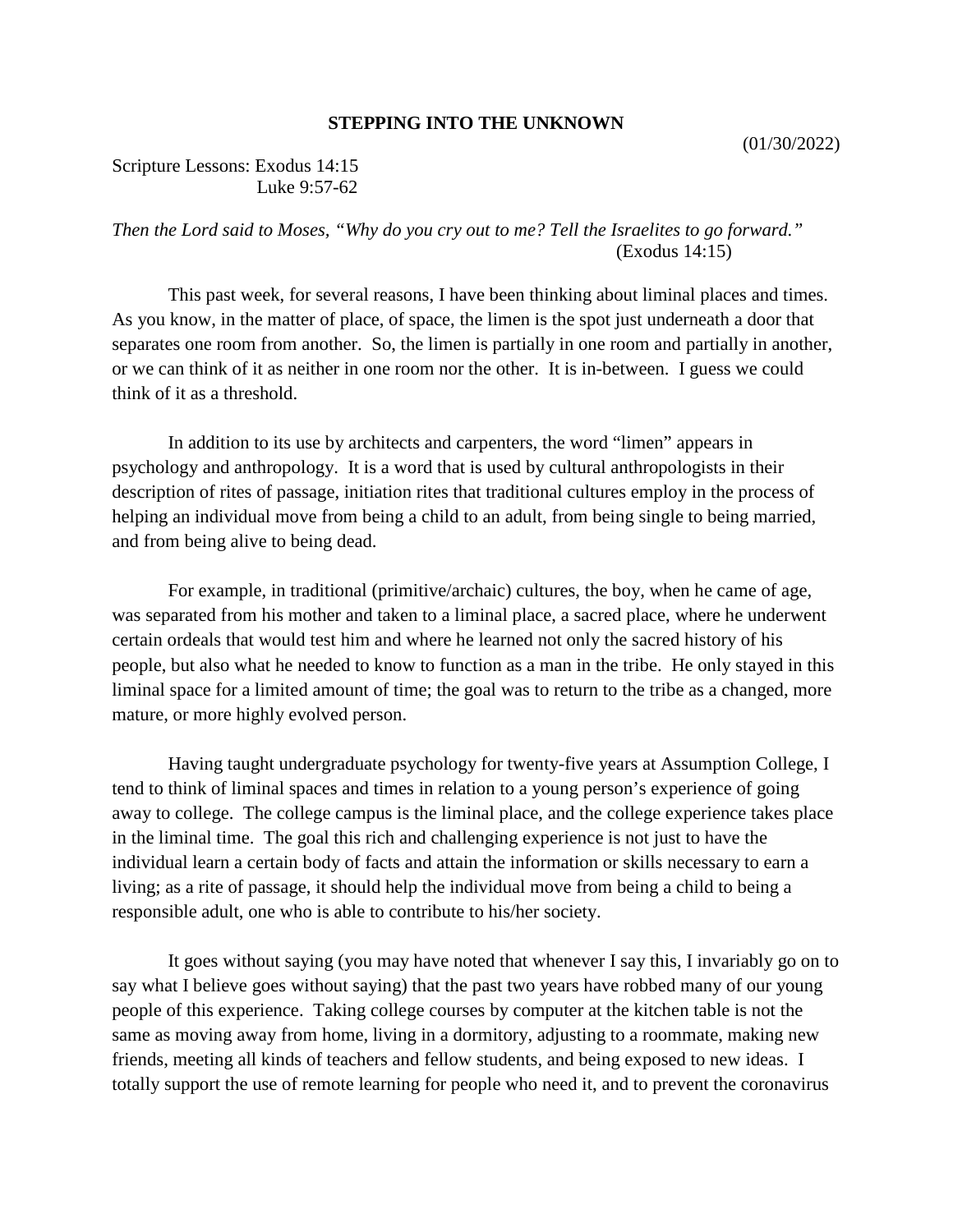from spreading and mutating, but I believe it diminishes the psychological, the developmental growth that our young people need to experience.

I feel the same way about our decision, for a second time, to suspend worship as the gathered church. I think of our beautiful sanctuary, with its deeply meaningful religious symbols, as a liminal place, a liminal space. We step aside from our daily lives and routines, put on our Sunday-go-to-meeting clothes, and enter a sacred place where we sit facing the altar, the communion table, the candles, the Bible, and the cross. The worship service, with its music, prayer, scripture lessons and reflection, the affirmation of our religious tradition and the deepening of our grounding in it, could be thought of as a liminal experience. During this experience, what we learn about God, life, and ourselves, what we experience of God, life, and ourselves, hopefully changes us. It helps us grow spiritually. It helps us become the kind of persons that can make a constructive contribution to our society, to the world. It helps us to be the kind of persons who can help to make the kingdom of God a reality on this earth.

This past month, we have missed the opportunity to be together to celebrate and reflect on the liminal experience of entering a new year. To be sure, as individuals, we had the opportunity to watch New Year's celebrations both in Times Square and around the world (this year, for some strange reason, Darlene and I stayed up to watch the ball drop), but we did not have the opportunity to reflect on this transition from the old to the new from a religious perspective. I know the New Year celebration takes place at an arbitrary date, that traditional cultures observed it more often around the time of the spring or winter solstice, but there is something inside us that seeks guidance in this matter of stepping forth into the unknown.

We could also think of the coronavirus pandemic, with its attendant dangers, with how it has tested us individually and socially, with the way its attendant restrictions have altered and limited and disrupted our normal routines, as a liminal experience. We have not exactly decided to step aside from our "normal" lives the past two years; we have been driven out into the wilderness by something so small we can't even see it with the naked eye. This experience has tested us, has tested our resolve, has tested our patience, has challenged our false sense of security, our sense that life is under our control. We have experienced a deep sense of vulnerability. We have also had the opportunity to experience what this ordeal has brought out in us and in our fellow human beings around the world, how maturely we have responded to it. What we have seen hasn't always been pretty.

Whenever we face a New Year as individuals, as a church, as a nation, and as a world, we, like the mythical two-headed dog Janus, try to look backward and also forward. Let me ask you a question. As you look back over the year that has just passed, did it bring what you expected? Was it what you thought it would be? Was it what you hoped it would be? Was it better in some ways? Was it worse in other ways? Were there any surprises, anything that you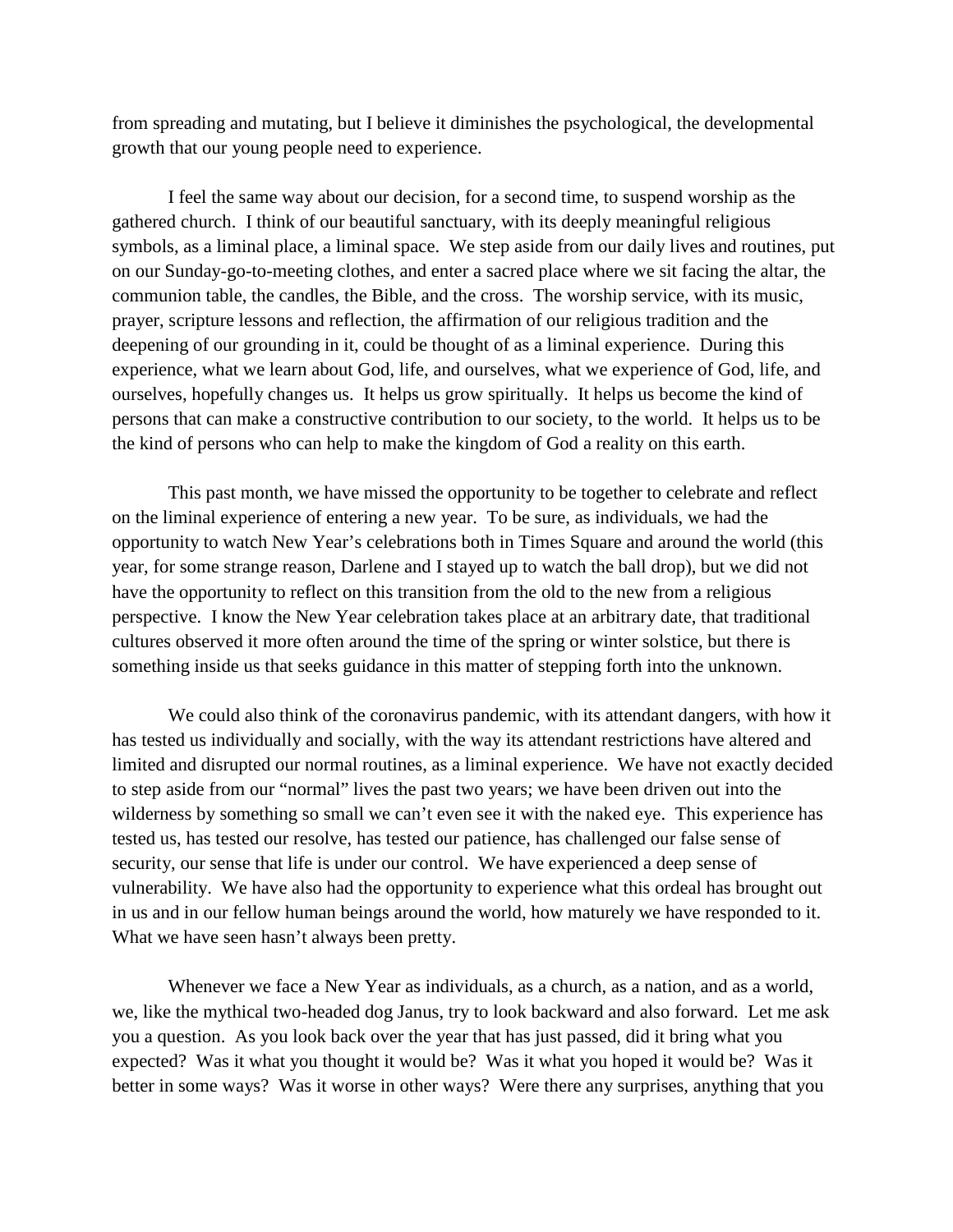didn't anticipate? Did any of these surprises, these unexpected life events, change your life in a significant way?

Actually, that's seven questions. But that's ok. All seven questions distill down into one basic theme. They remind us that at the beginning of every New Year, we step forward into the unknown.

This past year brought more than its share of unknowns, more than its share of unpredicted happenings. Some of these unknowns were difficult or painful to bear; some still are. But we need to acknowledge that there were also unexpected joys, times when something nice, something beautiful and caring and loving happened. We need to remember these times, these experiences as well.

This feeling of stepping forth into the unknown not only happens every New Year; it happens every day! When we wake up every morning, we step forth into a new and unpredictable world! The New Year is a time to think back over the year that has passed. It is a time to reflect on what happened in our nation and the world, on what didn't happen, a time to try to understand the events that shaped not only our lives but also the lives of our brothers and sisters. It is a time to reflect on our own moments of joy and moments of sadness, our experience of health and our struggles with illness, the things that went well and the things that did not go well, the relationships that are still an important part of our lives and the losses that touched us so deeply.

This arbitrarily designated liminal space between the years is a time to look back, but it is also a time to look forward. Will the pandemic continue to haunt us in the year or years to come? Will new variants of the coronavirus, which we know will make their appearance partially thanks to people who offer themselves as unvaccinated hosts, be more highly transmissible than Omicron, more deadly, or will we begin the transition from a pandemic to an endemic, to a virus that is no more incapacitating than the common flu? What will happen to us, to our family, to our country in the coming year? What will happen in the mid-term elections, and how will this affect us and our country? What will happen to our church? Will it grow and become stronger, or will it begin the descent that many churches are taking toward closing? We don't know. However, we do know, we know deep down that no matter how carefully we plan the future, we cannot control it. The only thing certain about the future is its uncertainty.

The certainty of uncertainty brings with it a feeling of vulnerability. Some people escape from this uncomfortable feeling by regarding every single event, no matter how accidental it may seem, as a part of God's master plan. If you believe this, then you have a ground to stand on when illness or tragedy strikes--the conviction that the accident, illness, tragedy, or death is purposeful and is in accordance with God's will.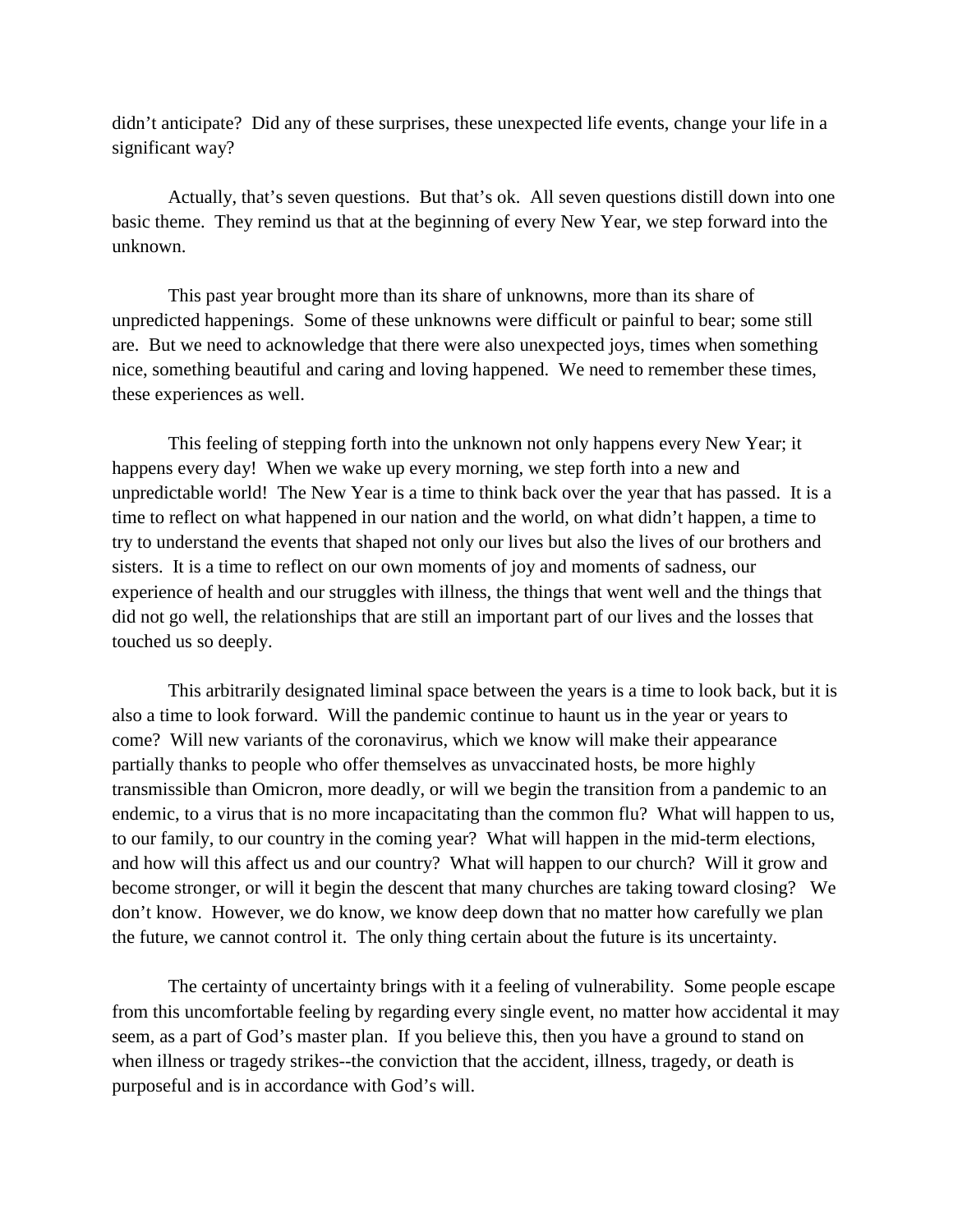Other people cannot adopt this theological stance. They cannot bring themselves to believe that God wills the death of little children, accidents that snatch our loved ones from us, illnesses that impact our quality of life, or wars that wreak havoc upon innocent civilians. These people would rather live in a world where free will, accident, and fate play a role than to believe in a God who micromanages the universe.

As you know, I find myself in theological sympathy with the second group. As strange as it sounds, I believe we can trust in a God who allows bad things to happen to good people, who allows the precious gift of free will to play its role in human affairs, and who does not prevent or forbid accidents, illnesses, and tragedies. If God does not predetermine the course of human events, then we humans are empowered to be co-creators with God. At least we can change the present, and in changing the present we can change the future. A great big part of life is up to us, not only in what happens to us but also in how we respond to it. The past two years have shown this to be true.

We need to understand the factors that lay beneath the events of the past year, for many of them did not come out of nowhere. We also need to look ahead. We need a vision to guide our unfolding as individuals, as a church, and as a nation. I believe that God not only plants the vision of a healthy and meaningful life within us; God is working within us to make that vision a reality.

The book of Exodus describes the arduous journey undertaken by the ancient Israelites as they traveled through the wilderness. They had just left Egypt where they were slaves. They embarked upon their journey with a vision planted in their hearts, a vision of a land of their own. The Israelites were known as the Children of the Promise: God's promise that if they would be his people, he would be their God. God promised that they would have a land, an identity of their own. The Israelites wandering in the wilderness had not yet seen the fruits of this promise. All they saw was the seemingly endless hardships of living in the wilderness.

Time and time again, the Israelites were tempted to turn back. At least in Egypt, though they were not free, they had had enough to eat. They had no idea what the future would bring. What if it brought only hardship? The promise of new life, at times, must have seemed hollow.

We know from the testimony of scripture that the ancient Israelites had their doubts. Was this vision of a Promised Land, a land flowing with milk and honey, a land where they would be free and where they could embrace their own religion openly, just the delusional ramblings of an eccentric prophet with a speech impediment, a man who heard voices and saw burning bushes that were not consumed?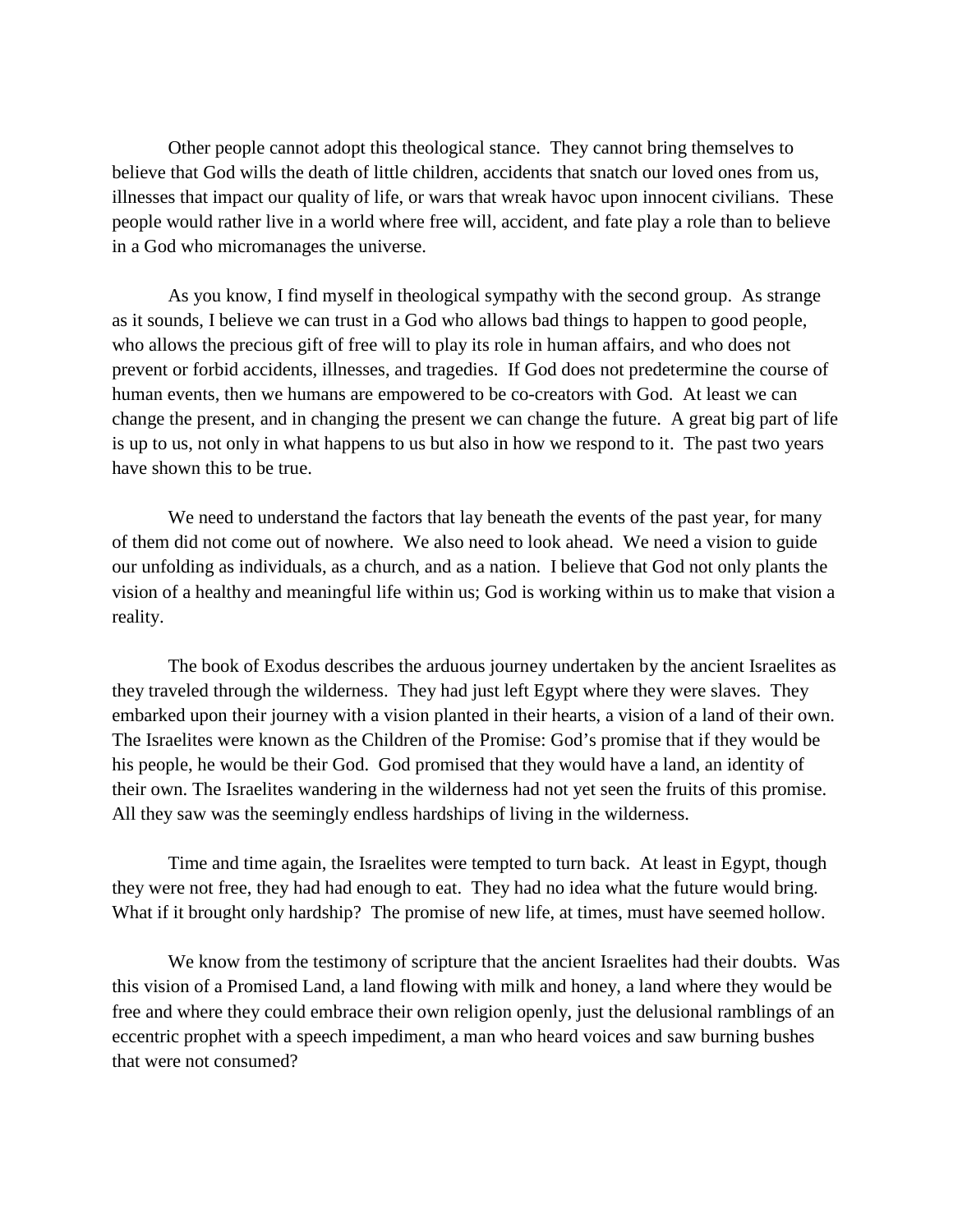Moses, their leader, was a visionary. He saw what the average Israelite could not see. He saw the Promised Land that awaited them if only they would persevere. He knew how the hardships of life in the wilderness were shaping them, how the hot desert sun was tempering the steel of their spirit. He knew that in their moments of weakness they would like to go back to their old life, to their old way of being, but he also knew this would betray their deeper call. Moses called his people to go forward.

Like the ancient Israelites, we, too, are Children of the Promise. God calls us forth into the future. God calls us forth into new life. God is continually trying to create something new in us, and God is continually trying to create something new in the world through us. God also promises that no matter what the coming year will bring, we will not have to face it alone.

When we fail to think of life as a process that must be envisioned and then lived forward, we become a victim of the present and a captive of our past. When this happens, life stagnates and begins to slip backward. This is true of us as individuals, and it is also true of our church. Our church has carried out its ministry to this community for over 156 years. We have a deep and meaningful history. Our little church has touched the lives of many people, many families. It has been a center for worship and spiritual growth. It has created the kind of fellowship that I imagine characterized the very first Christian gatherings. It has been a presence for good in our community. And for over 156 years it has reached out to those in need.

Even as we look back in gratitude, we know that we also need to look forward. We need to live forward into the creation of a healthy and vibrant church, a church that celebrates its past, but which is also deeply committed to moving forward into an unknown future.

The Greek philosopher Heraclitus said that it is impossible to step twice into the same river. When I first read this, I thought Heraclitus meant that the river is always flowing, always changing. To be sure, it is the same river, but it is also and at the same time a brand-new river. This is the way it is with time. This is the way it is with life. Not the same; not different.

Then I realized that Heraclitus was not only talking about the river; he was also talking about us! To be sure, I am the same person that I was yesterday, but I am also and at the same time a brand-new person. So, I am a brand-new person stepping into a brand-new river! This is the way it is with life. Everything is constantly changing.

Let me return to our original questions. Do you think that the year that has just begun, 2022, will bring what you expect? Will there be any surprises, anything you didn't anticipate? Do you think that some of these surprises will change your life in a significant way?